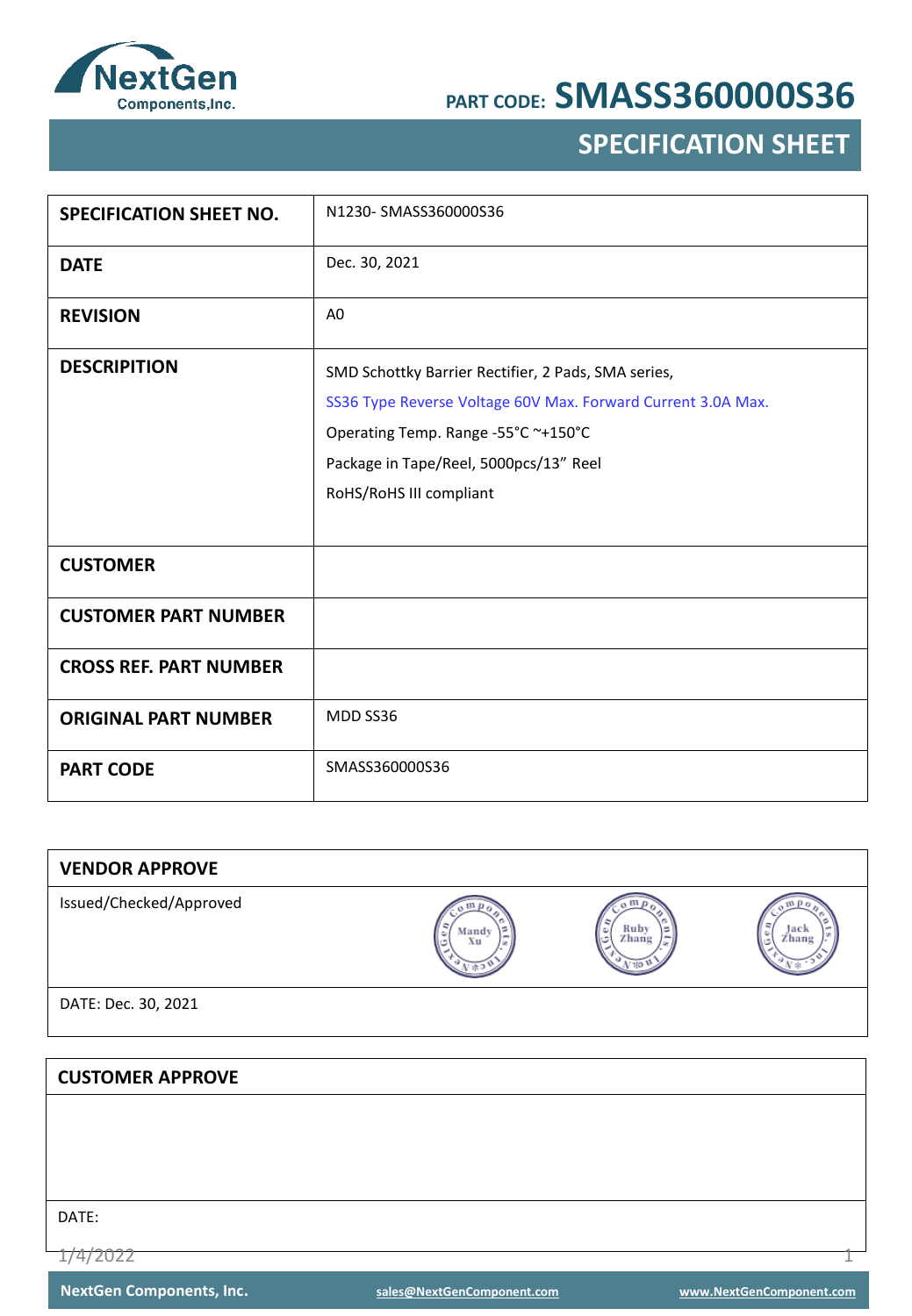

### **SMD SCHOTTKY BARRIER RECTIFIER SMA SERIES**

#### **MAIN FEATURE**

- The plastic package carries Underwriters Laboratory Flammability Classification 94V-0
- Low power loss and high efficiency
- Built-in strain relief,
- High forward surge current capability
- Metal silicon junction, majority carrier conduction
- High temperature soldering guaranteed: 250℃/ 10 seconds at terminals

#### **APPLICATION**

• For surface mounted applications

#### **PART CODE GUIDE**

| <b>SMA</b> | SS360000 | $\sim$<br>56 |
|------------|----------|--------------|
|            |          |              |

1) **SMA**: SMD Schottky Barrier Rectifier, 2 Pads, SMA series,

2) **SS360000:** Type code for original part number SS36

3) **S**: Package code, Tape/reel, 5000pcs/reel.

4) **36:** Specification code for. Forward Current 3.0A Max, Reverse Voltage 60V Max.



**[RFQ](mailto:sales@NextGenComponent.com?subject=RFQ%20for%20PART%20CODE:%20SMASS360000S36)**

**Rest For Quotation** 

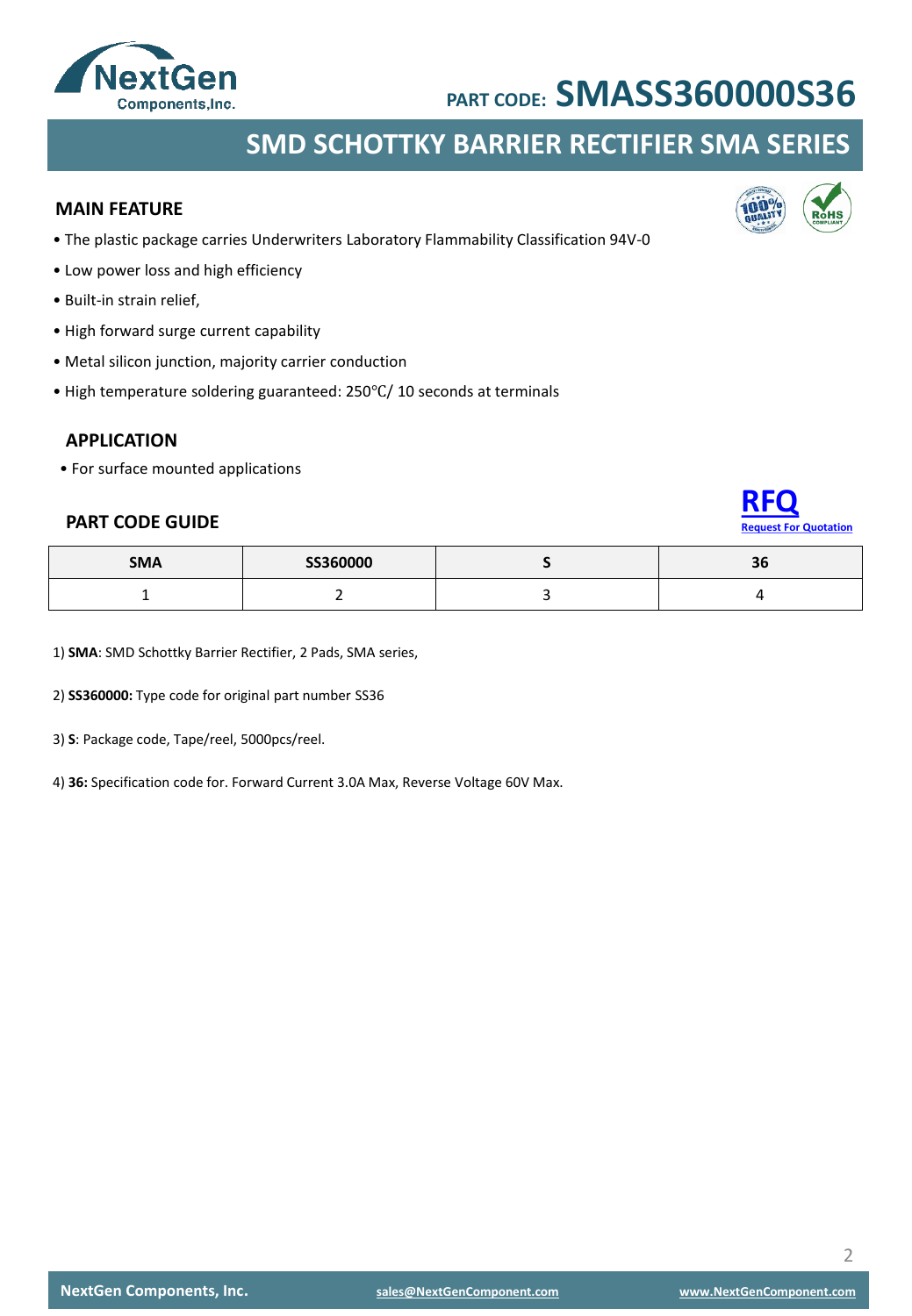

### **SMD SCHOTTKY BARRIER RECTIFIER SMA SERIES**

### **DIMENSION (Unit: Inch/mm)**

**Image for reference**



**Marking: SS36**



**Recommend Pad Layout**



| Symbol | Unit<br>(Inch) | Unit<br>(mm) |
|--------|----------------|--------------|
| А      | 0.066          | 1.680        |
| R      | 0.060          | 1.520        |
| C      | 0.154          | 3.900        |
| D      | 0.095          | 2.410        |
| F      | 0.215          | 5.450        |

3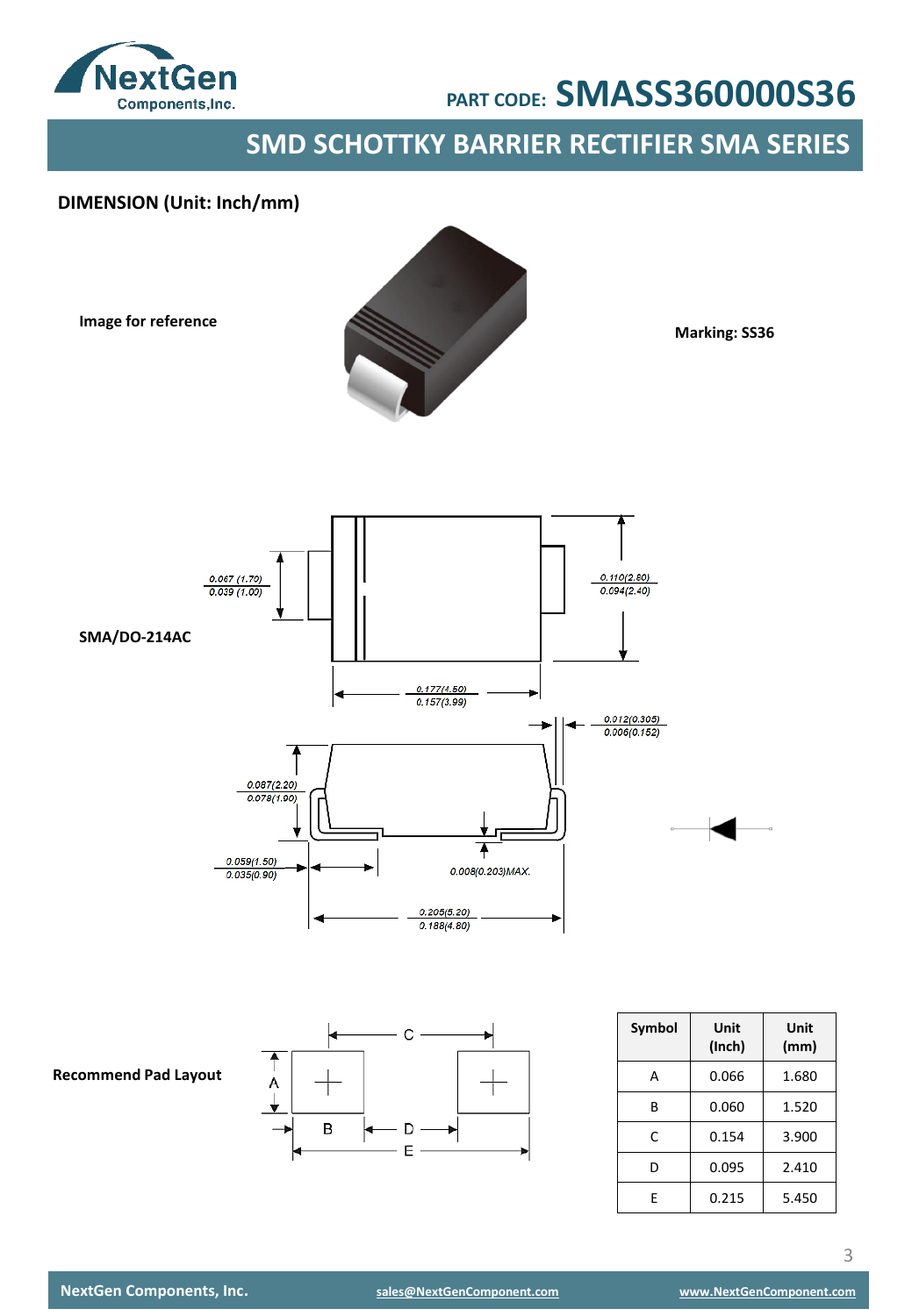



### **SMD SCHOTTKY BARRIER RECTIFIER SMA SERIES**

#### **MECHANICAL DATA**

| Case                                     | <b>Terminals</b>                                                | <b>Polarity</b>                               | <b>Mounting</b><br><b>Position</b> | Weight<br>per piece             |
|------------------------------------------|-----------------------------------------------------------------|-----------------------------------------------|------------------------------------|---------------------------------|
| JEDEC DO-21AC/SMA<br>molded plastic body | Solder plated,<br>Solderable per<br>MIL-STD-750,<br>Method 2026 | Color band<br>denotes cathode<br>end mounting | Any                                | 0.0018 Ounce,<br>$0.0510$ grams |

#### **MAX. RATING & CHARACTERISTICS**

| Parameter                                    |                    | <b>SYMBOLS</b>  | <b>VALUE</b> |         |        | <b>UNITS</b> |
|----------------------------------------------|--------------------|-----------------|--------------|---------|--------|--------------|
|                                              |                    |                 | Min.         | Typical | Max.   |              |
| Repetitive peak reverse voltage              |                    | V RRM           |              |         | 60     | Volts        |
| <b>RMS voltage</b>                           |                    | V RMS           |              |         | 42     | Volts        |
| DC blocking voltage                          |                    | V <sub>DC</sub> |              |         | 60     | Volts        |
| Average forward output rectified current     |                    | <b>LAV</b>      |              |         | 3.0    | A            |
| at TL(see fig.1)                             |                    |                 |              |         |        |              |
| Peak forward surge current 8.3ms single half |                    | <b>I FSM</b>    |              | 80      |        | A            |
| sine-wave superimposed on rated load         |                    |                 |              |         |        |              |
| (JEDEC Method)                               |                    |                 |              |         |        |              |
| Instantaneous forward voltage at 3.0A        |                    | <b>VF</b>       |              |         | 0.70   | Volts        |
| DC reverse current at rated DC               | $TA = 25^{\circ}C$ | $\overline{R}$  |              |         | 0.5    | mA           |
| blocking voltage                             | TA=125°C           |                 |              |         | 20     | mA           |
| <b>Junction capacitance (Note 2)</b>         |                    | $C_{\perp}$     |              | 300     |        | pF           |
| Thermal resistance (Note 3)                  |                    | R QJA           |              | 55      |        | °C/W         |
| <b>Operating junction temperature range</b>  |                    | TJ.             | $-55$        |         | $+150$ | $^{\circ}$ C |
| Storage temperature range                    |                    | <b>T</b> STG    | $-55$        |         | $+150$ | $^{\circ}$ C |

#### Note

- 1. Ratings at 25 C ambient temperature unless otherwise specified. Single phase half-wave 60Hz, resistive or inductive load, for capacitive load current derate by 20%.
- 2. Measured at 1.0MHz and applied reverse voltage of 4.0Voltage
- 3. P.C.B. mounted with 0.2x0.2"(5.0x5.0mm) copper pad areas.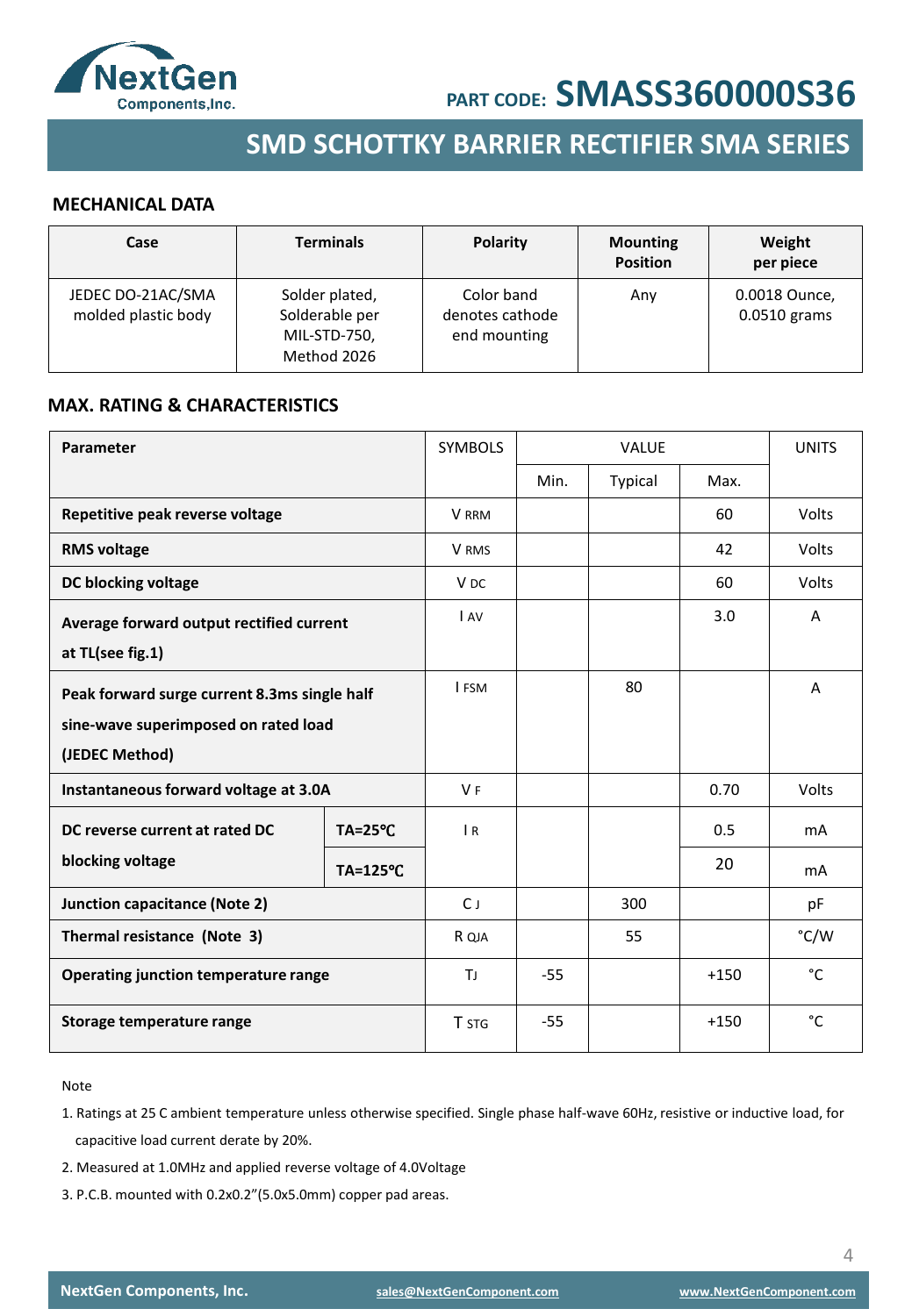

## **SMD SCHOTTKY BARRIER RECTIFIER SMA SERIES**

### **RELIABILITY**

| <b>Number</b>  | <b>Experiment Items</b>                      | <b>Experiment Method And Conditions</b>                                                                        | Reference<br><b>Documents</b>  |
|----------------|----------------------------------------------|----------------------------------------------------------------------------------------------------------------|--------------------------------|
| $\mathbf{1}$   | Solder Resistance Test                       | Test 260°C± 5°C for 10 ± 2 sec.<br>Immerse body into solder 1/16" ± 1/32"                                      | MIL-STD-750D<br>METHOD-2031.2  |
| $\overline{2}$ | Solderability Test                           | 230°C ±5°C for 5 sec.                                                                                          | MIL-STD-750D<br>METHOD-2026.10 |
| 3              | <b>Pull Test</b>                             | 1 kg in axial lead direction for 10 sec.                                                                       | MIL-STD-750D<br>METHOD-2036.4  |
| 4              | <b>Bend Test</b>                             | 0.5Kg Weight Applied To Each Lead,<br>Bending Arcs 90 °C ± 5 °C For 3 Times                                    | MIL-STD-750D<br>METHOD-2036.4  |
| 5              | High Temperature Reverse<br><b>Bias Test</b> | TA=100°C for 1000 Hours at VR=80%<br>Rated VR                                                                  | MIL-STD-750D<br>METHOD-1038.4  |
| 6              | Forward Operation Life Test                  | TA=25°C Rated Average Rectified<br>Current                                                                     | MIL-STD-750D<br>METHOD-1027.3  |
| $\overline{7}$ | Intermittent Operation Life<br>Test          | On state: 5 min with rated IRMS Power<br>Off state: 5 min with Cool Forced Air.<br>On and off for 1000 cycles. | MIL-STD-750D<br>METHOD-1036.3  |
| 8              | Pressure Cooker Test                         | 15 PSIG, TA=121°C, 4 hours                                                                                     | MIL-S-19500<br>APPENOIXC       |
| 9              | <b>Temperature Cycling Test</b>              | -55°C~+125°C; 30 Minutes For Dwelled<br>Time 5 minutes for transferred time.<br>Total: 10 cycles.              | MIL-STD-750D<br>METHOD-1051.7  |
| 10             | <b>Thermal Shock Test</b>                    | 0°C for 5 minutes., 100°C for 5 minutes,<br>Total: 10 cycles                                                   | MIL-STD-750D<br>METHOD-1056.7  |
| 11             | Forward Surge Test                           | 8.3ms Single Sale Sine-wave One Surge.                                                                         | MIL-STD-750D<br>METHOD-4066.4  |
| 12             | <b>Humidity Test</b>                         | TA=65°C, RH=98% for 1000 hours.                                                                                | MIL-STD-750D<br>METHOD-1021.3  |
| 13             | High Temperature Storage<br>life Test        | 150°C for 1000 Hours                                                                                           | MIL-STD-750D<br>METHOD-1031.5  |

5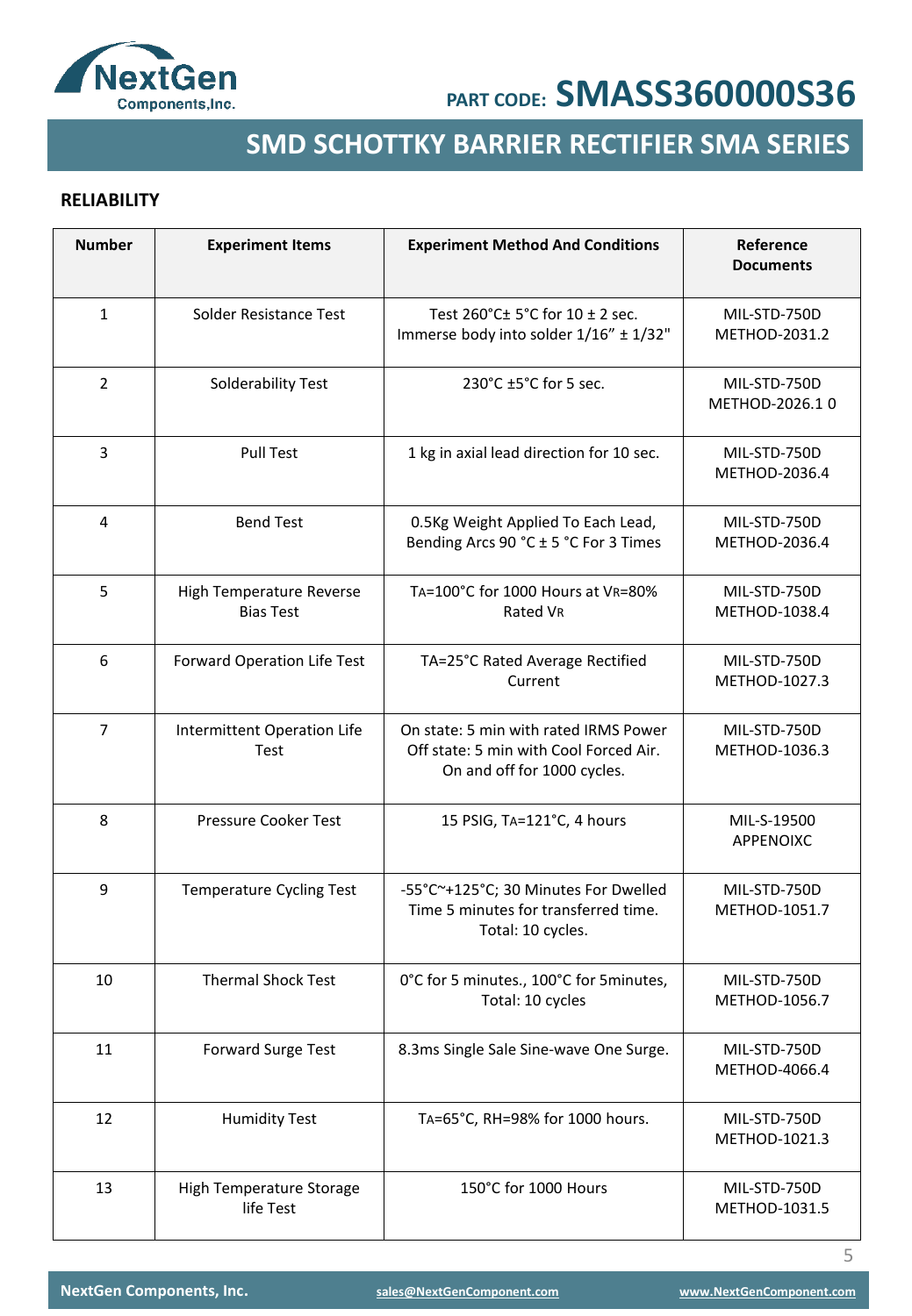

**SMD SCHOTTKY BARRIER RECTIFIER SMA SERIES**

### **SUGGESTED REFLOW PROFILE (For Reference Only)**



| <b>Profile Feature</b>                           |                                  | Pb-Free Assembly      |
|--------------------------------------------------|----------------------------------|-----------------------|
| Average Ramp-up Rate (Ts Max to Tp)              |                                  | 3°C/second Max        |
| Preheat                                          | <b>Temperature Min (Ts Min.)</b> | $150^{\circ}$ C       |
|                                                  | <b>Temperature Max (Ts Max.)</b> | $200^{\circ}$ C       |
|                                                  | Time (ts Min. to ts Max.)        | $60 \sim 180$ seconds |
| <b>Time maintained</b><br>above                  | Temperature (TL)                 | $217^{\circ}$ C       |
|                                                  | Time (tL)                        | $60 \sim 150$ seconds |
| Peak/Classification Temperature (Tp)             |                                  | 250 °C                |
| Time within 5°C of actual Peak Temperature (tp)  |                                  | 10 seconds            |
| Ramp-down rate                                   |                                  | 6 °C /Second Max.     |
| Time 25 $\mathrm{^{\circ}C}$ to Peak Temperature |                                  | 6 minutes Max.        |
| <b>Suggest reflow times</b>                      |                                  | 3 Times Max.          |

6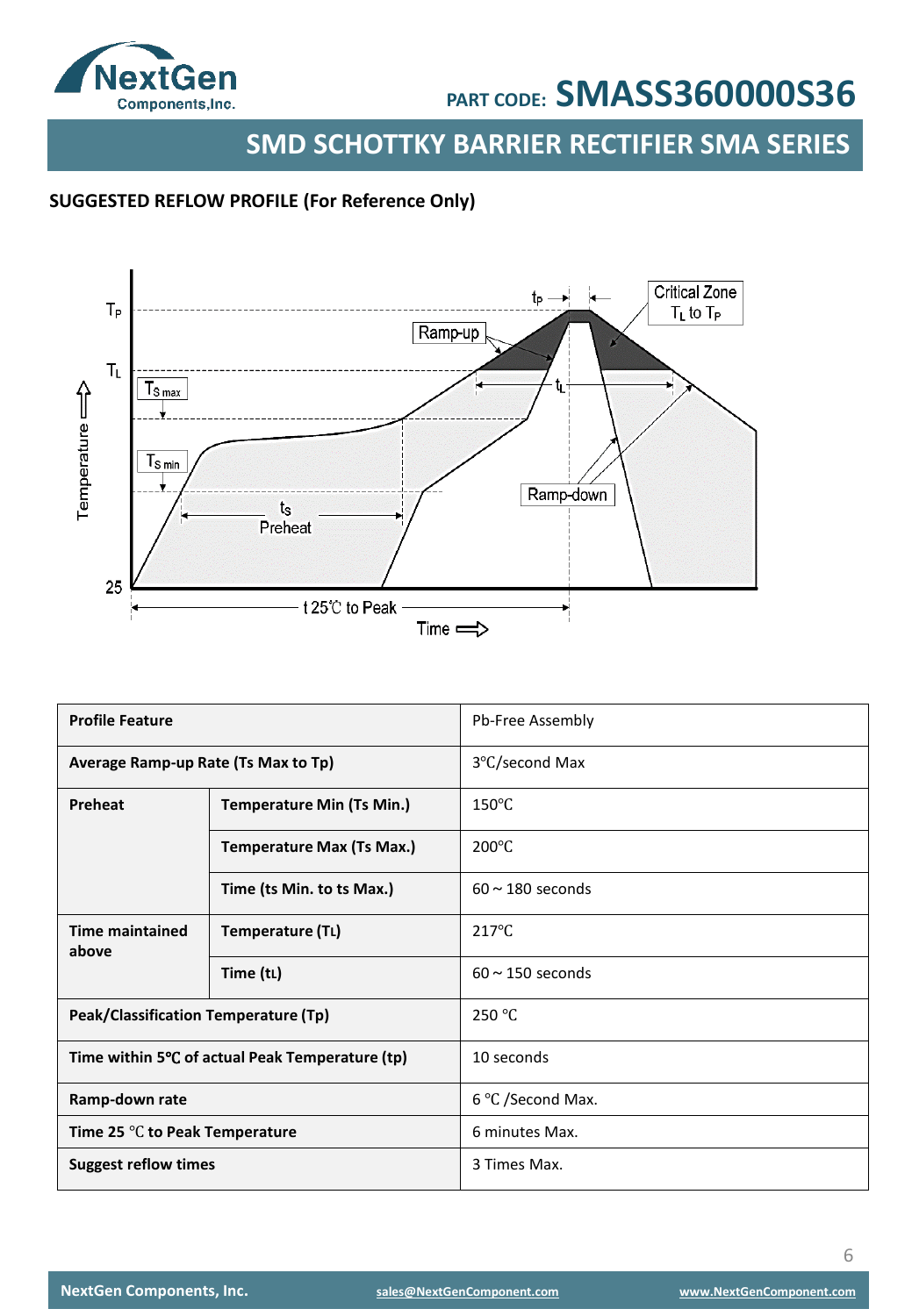

### **SMD SCHOTTKY BARRIER RECTIFIER SMA SERIES**

### **RATINGS AND CHARACTERISTIC CURVES (For Reference Only)**



Fig.1 Forward Current Derating Curve

Fig.2 Typical Reverse Characteristics

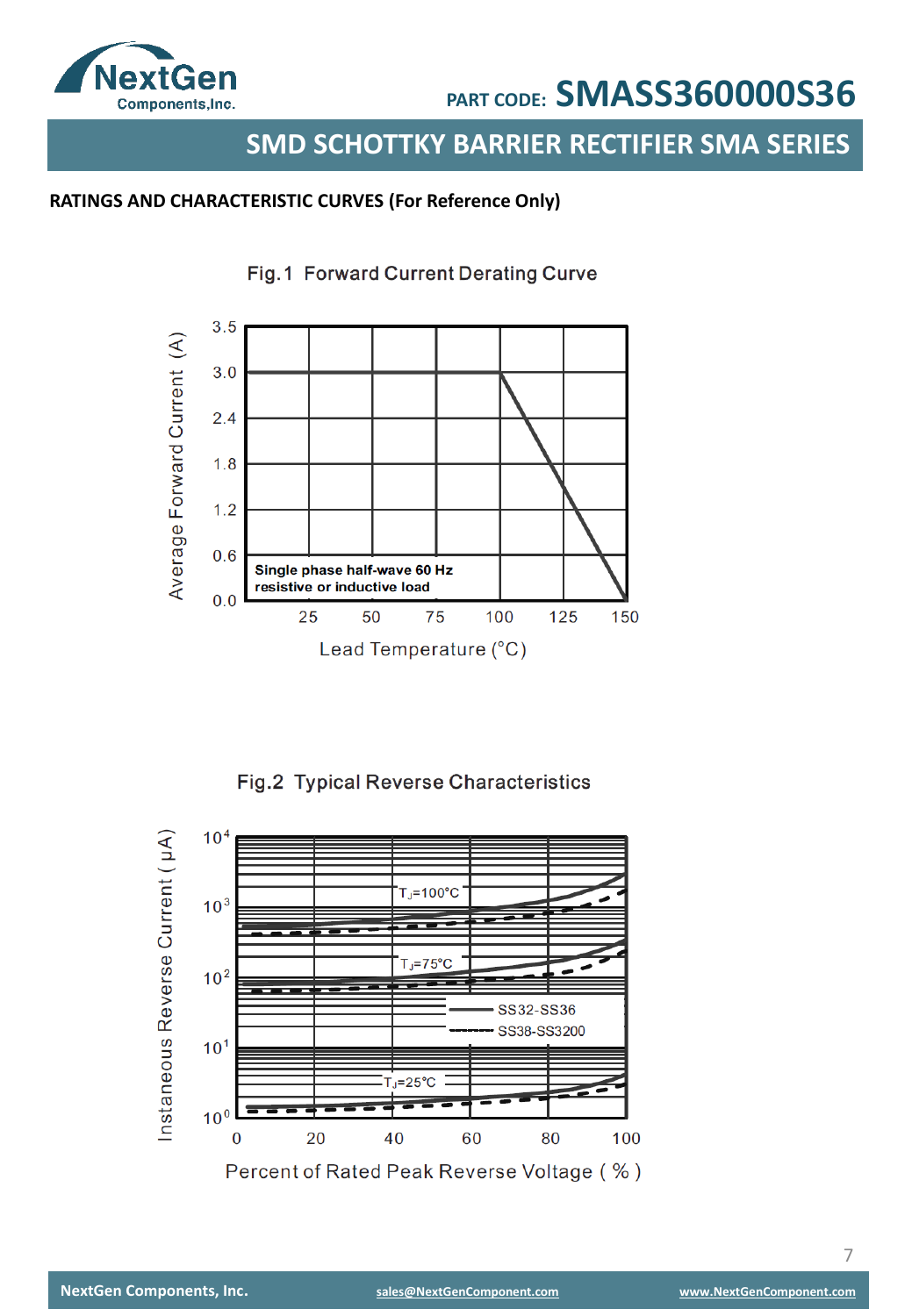

### **SMD SCHOTTKY BARRIER RECTIFIER SMA SERIES**

#### **RATINGS AND CHARACTERISTIC CURVES (For Reference Only)**



Fig.3 Typical Forward Characteristic

Fig.4 Typical Junction Capacitance

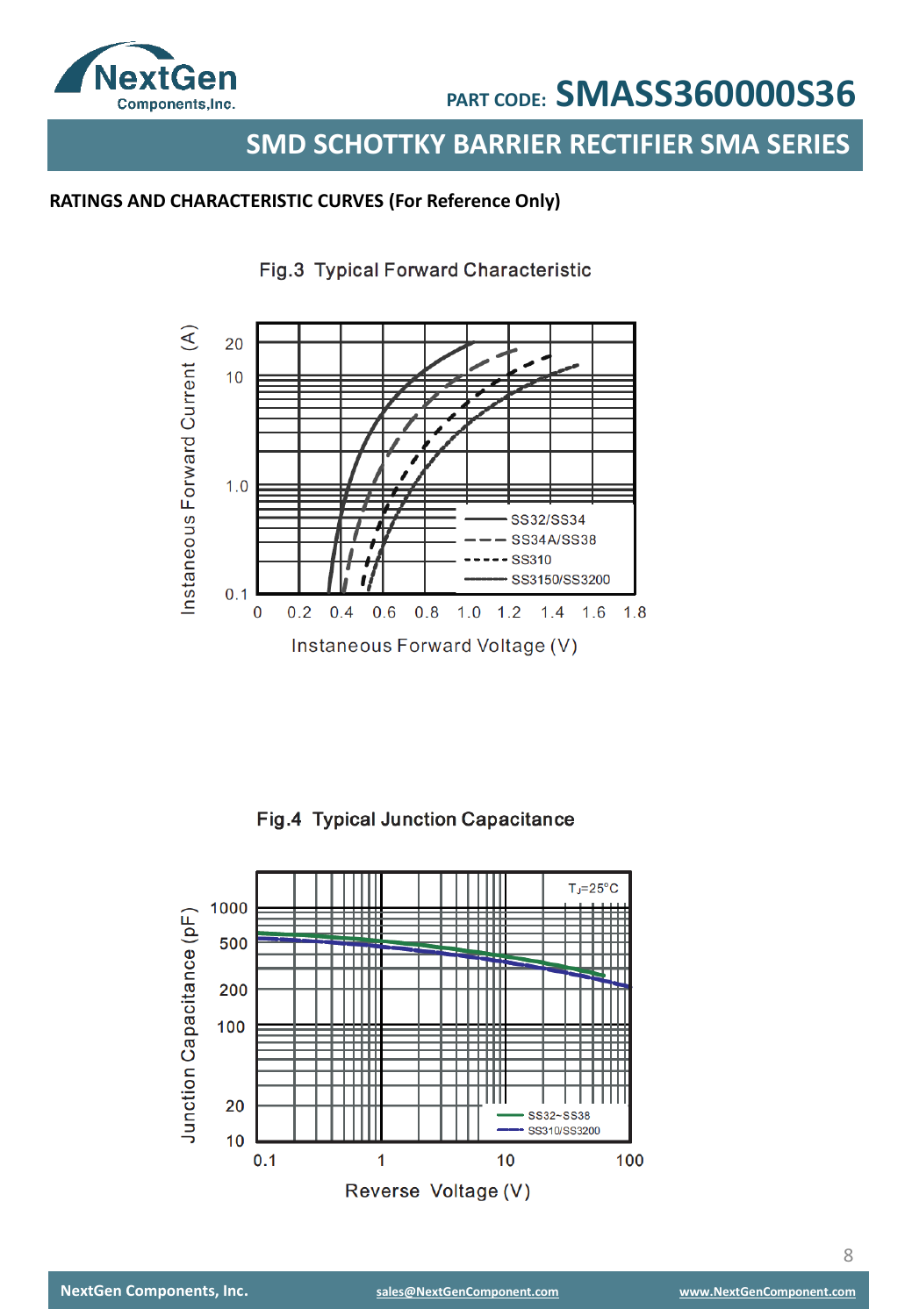

### **SMD SCHOTTKY BARRIER RECTIFIER SMA SERIES**

### **RATINGS AND CHARACTERISTIC CURVES (For Reference Only)**



Number of Cycles at 60Hz

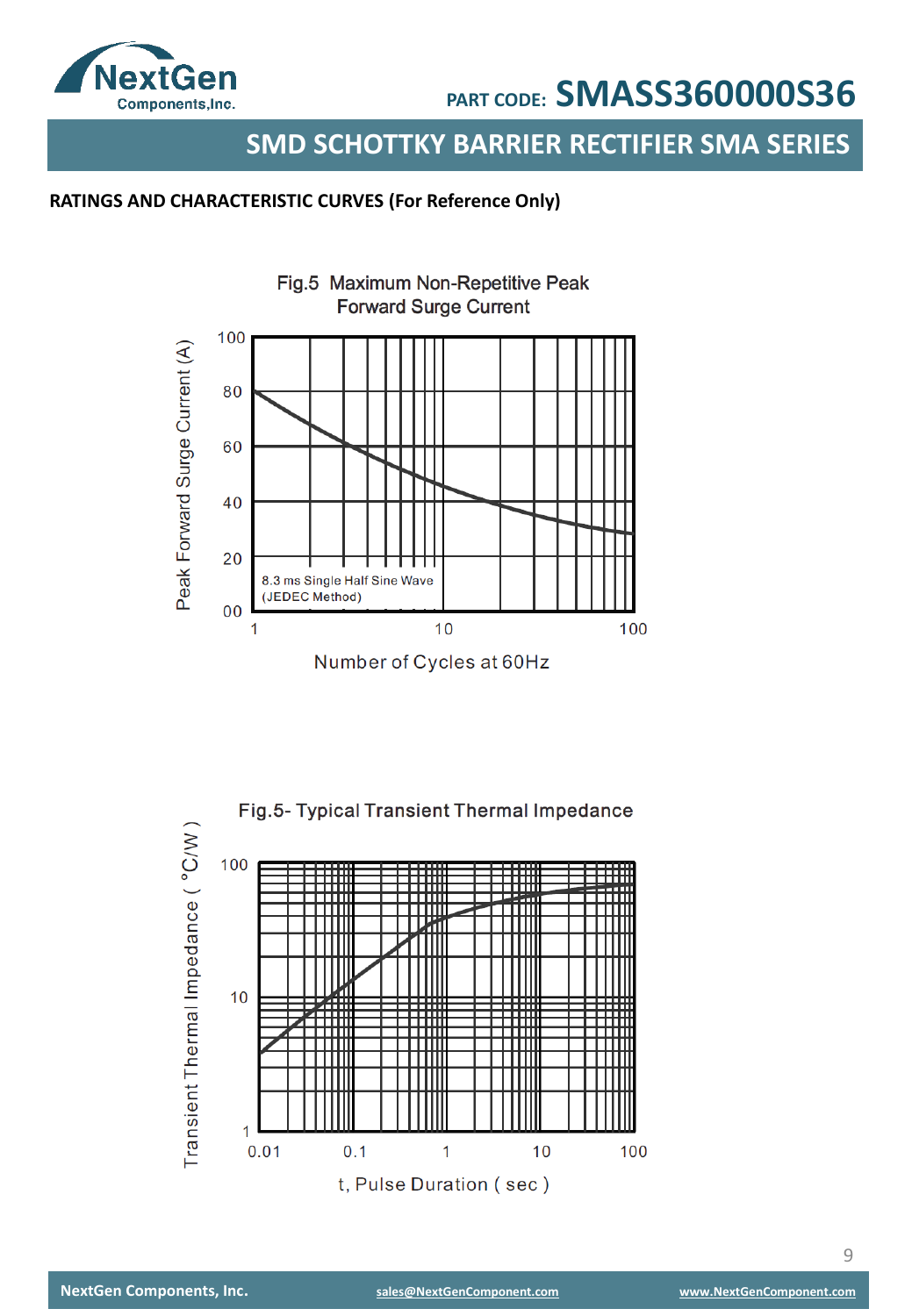

## **SMD SCHOTTKY BARRIER RECTIFIER SMA SERIES**

### **TAPE/REEL (Unit: mm)**

All Devices are packed in accordance with EIA standard RS-481-A and specifications.





| Item                     | Symbol         | <b>Tolerance</b> | SMA/DO-214AC      |
|--------------------------|----------------|------------------|-------------------|
| Carrier width            | Α              | 0.1              | 2.8               |
| Carrier Length           | B              | 0.1              | 5.33              |
| Carrier Depth            | $\mathsf C$    | 0.1              | 2.36              |
| Sprocket hole            | d              | 0.05             | 1.50              |
| 13"Reel outside diameter | D              |                  | 330.00            |
| 13"Reel inner diameter   | D <sub>1</sub> |                  | 50.00             |
| 7"Reel outside diameter  | D              |                  |                   |
| 7"Reel inner diameter    | D <sub>1</sub> |                  |                   |
| Feed hole diameter       | D <sub>2</sub> | 0.5              | 13.00             |
| Sprocket hole position   | $\mathsf E$    | 0.1              | 1.75              |
| Punch hole position      | F              | 0.1              | 5.50              |
| Punch hole pitch         | P              | 0.1              | 4.00              |
| Sprocket hole pitch      | P <sub>0</sub> | 0.1              | 4.00              |
| Embossment center        | P1             | $0.1\,$          | 2.0               |
| Overall tape thickness   | T              | 0.1              | 0.28              |
| Tape width               | W              | 0.3              | 12.00             |
| Reel width               | W1             | 1.0              | 18.0<br>$4\theta$ |

**NextGen Components, Inc. [sales@NextGenComponent.com](mailto:sales@NextGenComponent.com) [www.NextGenComponent.com](http://www.nextgencomponent.com/)**